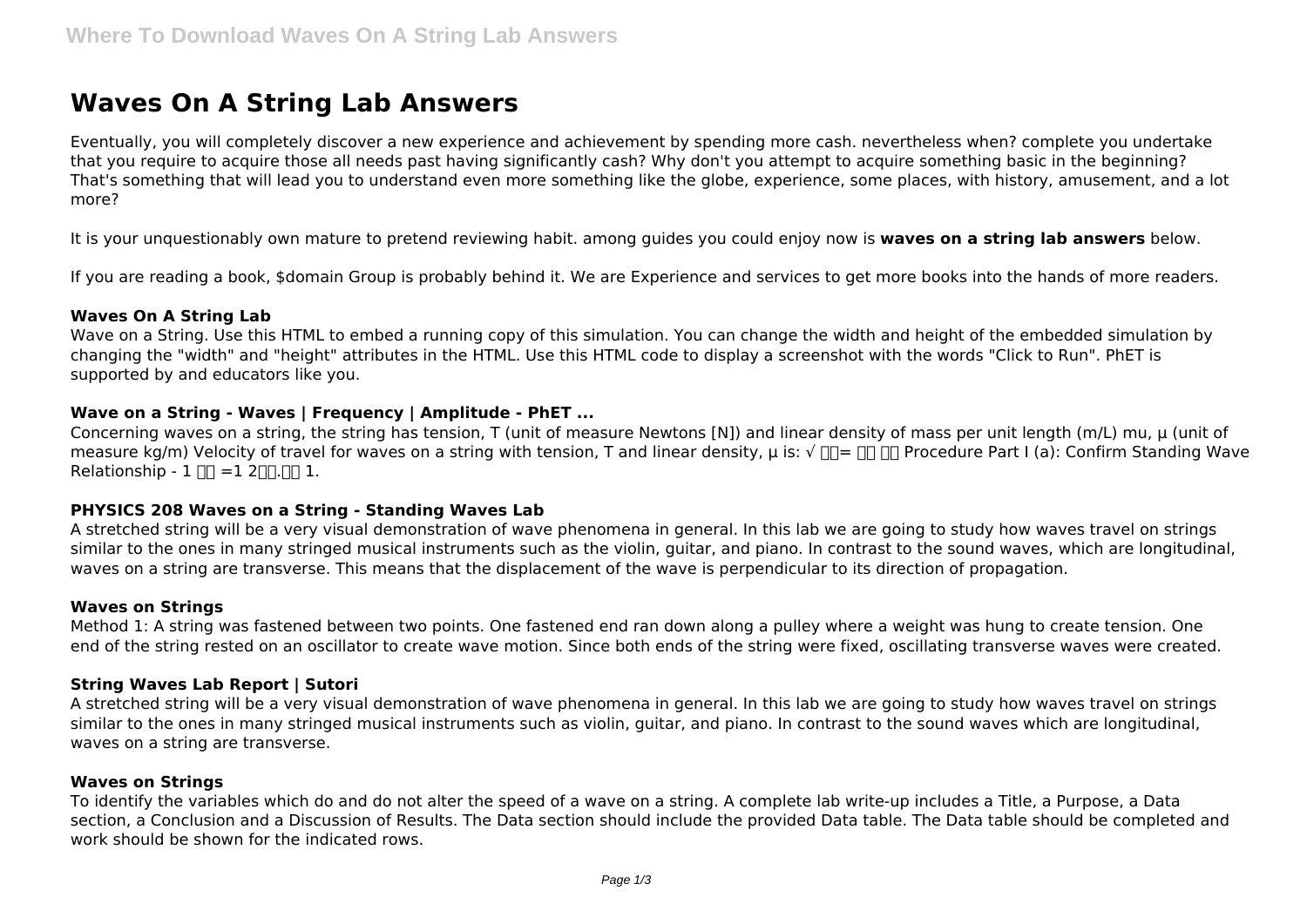## **The Physics Classroom Website**

In this lab, waves on a string with two fixed ends will be generated by a string vibrator. The waves will all have a frequency of 120 Hz. Their wavelength is given by  $\lambda = v/f$ . Since the frequency is fixed, the wavelength of the waves can only be changed by changing the speed of the waves. Students will adjust the tension in the string until 1, 2, or 3 half wavelength of a wave with  $f = 120$  Hz fit into the length of the string. Then 120 Hz is a natural frequency of the string and the ...

#### **Lab 1: Standing Waves - University of Tennessee**

Wave on a String 1.1.22 - PhET Interactive Simulations

## **Wave on a String 1.1.22 - PhET Interactive Simulations**

Set Up Click on the Wave On A String Link. (HTML5) 1. Set the top controls to Pulseand Fixed End. 2.

## **PhET Wave on a String Student Exploration Guide**

produced from the vibrator is  $L = n\lambda/2$ , where L is the length of the string and n is any integer. Standing wave A standing wave, also known as a stationary wave, is a wave that remains in a constant position. This phenomenon can occur because the medium is moving in the opposite direction to the wave, or it can arise in a stationary medium as a result of . interference between two waves traveling in opposite directions.

# **EXAMPLE OF A WELL WRITTEN LAB REPORT FOR**

Two types of waves include longitudinal and transverse waves. In this lab, an experiment was conducted to determine wavelength, speed, and frequency of the standing wave. The values of wavelength and speed were calculated using the internodal distance and linear density.

# **Standing Waves on a String Lab Report.docx - General ...**

This laboratory experiment is designed to study the parameters that affect standing (stationary) waves in various strings. The effects of string tension and density on wavelength and frequency will be studied. Three experiments will be conducted to find (1) the frequency of the electric vibrator, (2) the density

#### **224 Physics Lab: Standing Waves**

DE MESA, Princess Aleya B. De Mesa Waves on a String Remote Lab This lab uses the Waves on a String simulation from PhET Interactive Simulations at University of Colorado Boulder, under the CC-BY 4.0 license.

# **(Lab Report) Waves on a String Remote Lab (1).pdf - DE ...**

In this lab, you cannot measure the speed of waves directly, but you can determine the tension straightforwardly. Write an equation relating the speed of waves on the string to the tension in the string T and other physical properties of the string. Explain all symbols appearing in your formula.

# **Solved: Standing Waves On A String Physics Topics If Neces ...**

standing waves of a string, to examine the relationship between string tension and wave velocity, to study standing waves in an air column and to measure the sound velocity. Both the investigations were very different to each other and to conduct the experiment, we had a 120Hz

#### **Lab 2 - This is a Lab report for a physics experiment on ...**

For both waves on strings and sound waves in tubes A higher mode number means a shorter wavelength. When two waves in the same medium hit